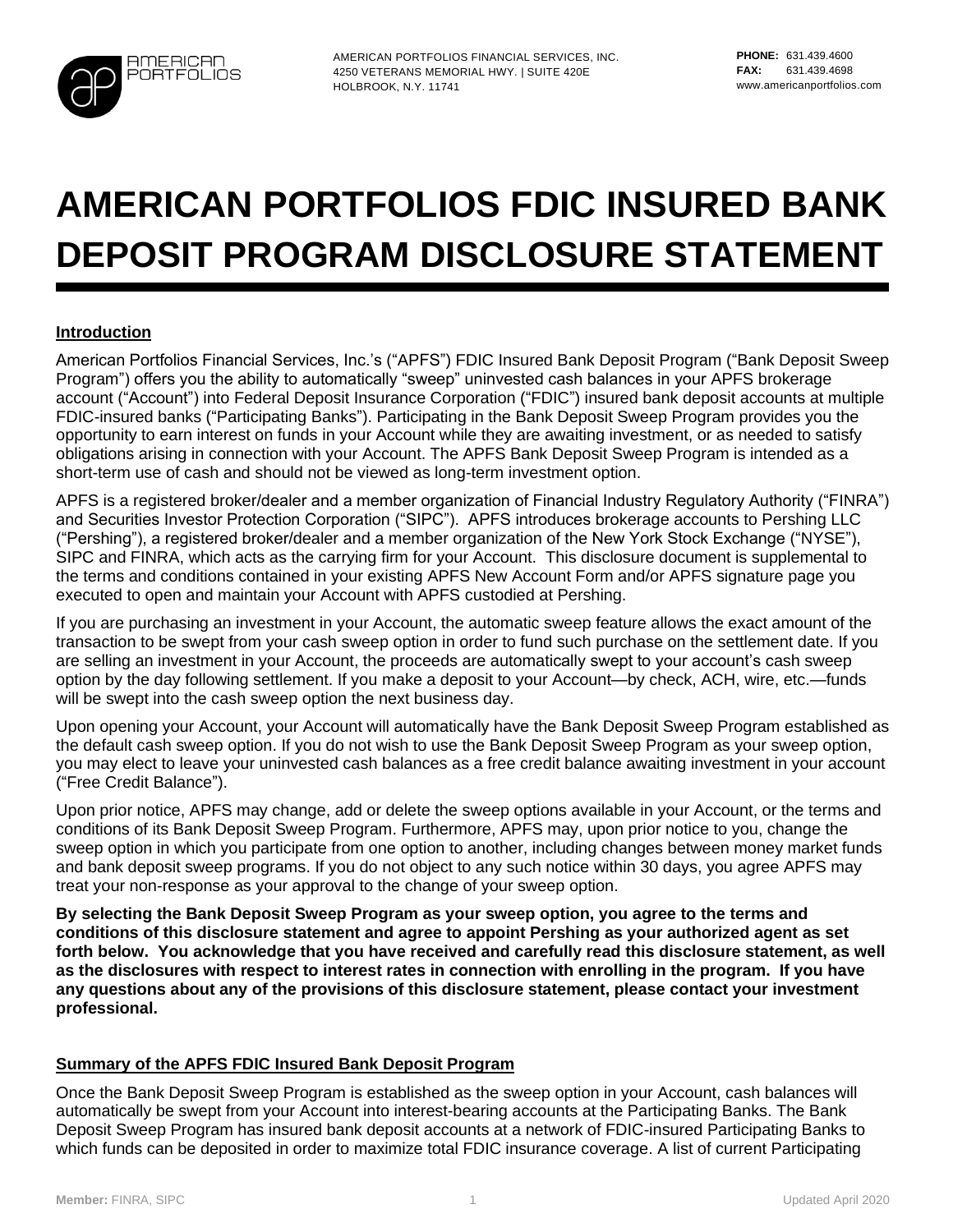

Banks is available in the Disclosure Notices section via [www.americanportfolios.com,](http://www.americanportfolios.com/) or via the last page of this document. Participating Banks may be added to or removed from the APFS Bank Deposit Sweep Program without prior notice to you.

Pershing acts as your agent with respect to all transactions relating to the Bank Deposit Sweep Program and has established separate insured bank deposit accounts for the benefit of customers at each Participating Bank. Deposits at each Participating Bank are evidenced by a book entry on the account records on each such Participating Bank. Each insured bank deposit account maintained at a Participating Bank is insured by the FDIC within certain applicable limits, as described below. Pershing maintains records of your interest in each deposit account at each Participating Bank. No evidence of ownership, such as passbook or certificate, will be issued to you; thus, all transactions in the Bank Deposit Sweep Program must be made through your Account. Pershing has appointed Total Financial Solutions, LLC, dba Total Bank Solutions ("TBS"), to provide certain services with respect to the operation of the Bank Deposit Sweep Program.

All questions regarding the APFS Bank Deposit Sweep Program should be directed to your investment professional and not the Participating Banks. The Participating Banks will not accept any instructions concerning your funds deposited in a Participating Bank through this Bank Deposit Sweep Program unless such instructions are sent by Pershing.

Funds swept into the Bank Deposit Sweep Program will begin earning interest from the day they are received by the Participating Bank up to, but not including, the date of withdrawal. Interest will accrue daily and be credited to your account monthly, and will appear on your periodic brokerage account statement. The daily rate of interest described below is 1/365 of the applicable interestrate. You will receive a Form 1099-INT from Pershing indicating the amount of interest paid to you by the Participating Banks in the Bank Deposit Sweep Program.

## **Fees**

APFS will be paid a maximum monthly per account fee of \$22.50 for its services in connection with maintaining and administering the program. This fee will be paid to APFS by the Participating Banks.

In a lower rate environment, APFS' fee will be reduced based on the Federal Funds Target (FFT) Rate, which increases the likelihood of Bank Deposit Sweep Program customers receiving a positive interest rate. During periods of low FFT Rates, the fees paid to APFS may be reduced to as low as \$1 per account, per month.

The monthly account fee increases and decreases by \$0.052255 with every one basis point (a basis point is equivalent to 0.01%) change in the FFT Rate. The formula that will be used to calculate APFS' fee is 1+ (\$0.052255 x FFT), with a maximum monthly per account fee of \$22.50.

The FFT Rate is the rate or the range of rates as expressed in percentages most recently announced by the

Federal Open Market Committee of the Federal Reserve System; that is the committee's target for the rate charged by banks on unsecured loans of the banks' reserve balances at Federal Reserve Banks. In cases where the FFT Rate is a range of rates, the FFT Rate will be deemed to be the midpoint of the range, rounded to the nearest hundredth of a percent.

Examples of how the fee is calculated using the above formula are as follows:

| <b>Example 1</b>                                                                                         |  |  |
|----------------------------------------------------------------------------------------------------------|--|--|
| Federal Funds Target Rate range = 150 - 175 basis points                                                 |  |  |
| Midpoint of range is 162.50 basis points $>$ round up to nearest whole number = 163 basis points         |  |  |
| Monthly per account fee = $$1 + ($0.052255 \times 163) = $9.52$                                          |  |  |
| <b>Example 2</b>                                                                                         |  |  |
| Federal Funds Target Rate range = 450 - 475 basis points                                                 |  |  |
| Midpoint of range is 462.50 basis points $>$ round up to nearest whole number = 463 basis points         |  |  |
| Monthly per account fee = $$1 + ($0.052255 \times 463) = $25.19$                                         |  |  |
| Since \$25.19 is greater than the stated maximum monthly fee of \$22.50, the actual fee would be \$22.50 |  |  |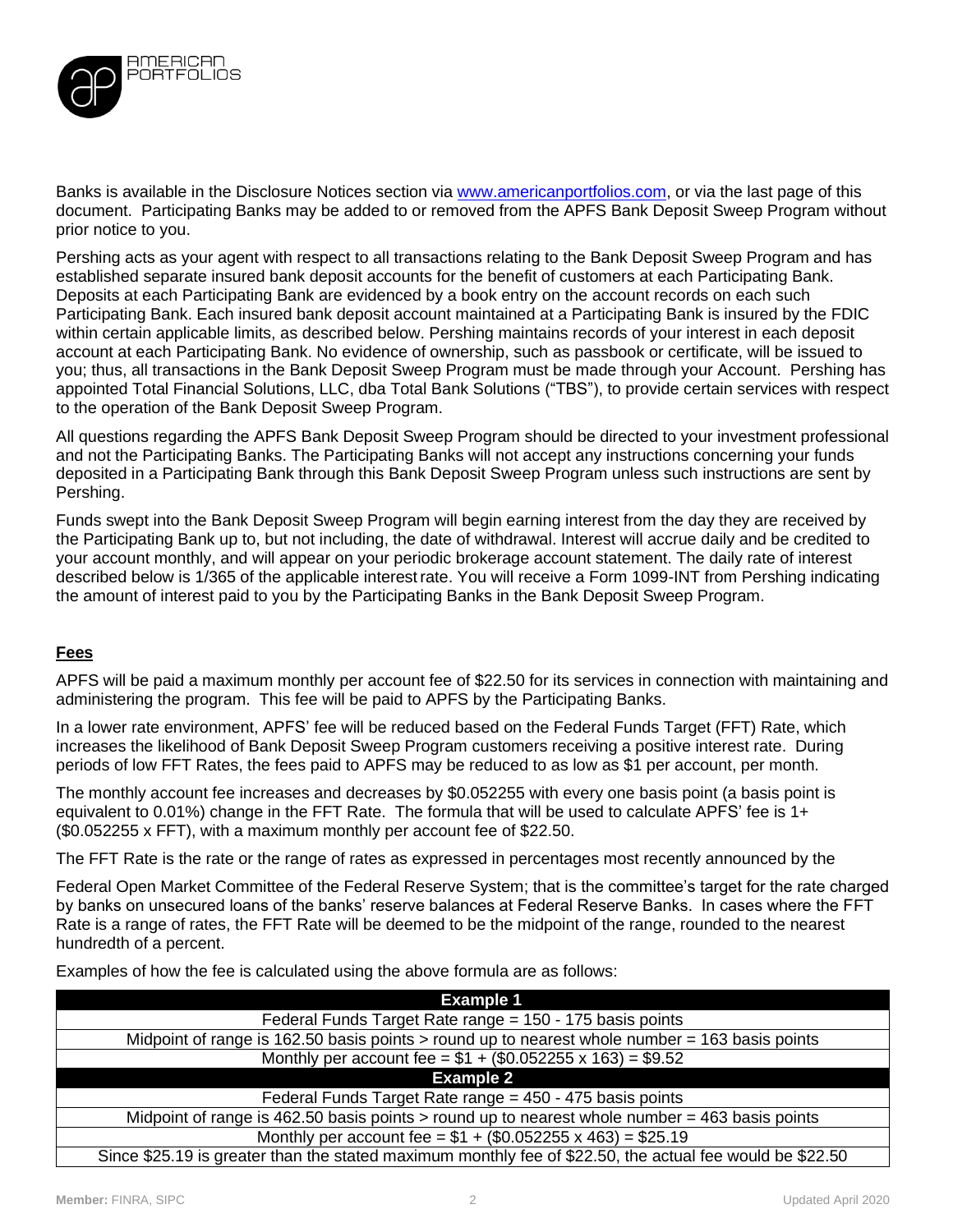

APFS' monthly fee is not illustrated on your account statement due to the manner in which it recoups its fee from the Participating Banks' payments, as discussed above. Accountholders are not debited or charged the monthly per account sweep fee. APFS may waive any portion of its fees, or its fee entirely. Each Participating Bank will also pay Pershing a fee equal to a percentage of the average daily balance in your deposit account(s) at the Participating Banks, as well as to the service provider that provides administrative services in support of the Bank Deposit Sweep Program. Your investment professional will not receive any portion of the fees paid by the program banks.

The amount of fees received by Pershing, APFS and TBS will affect the interest rate paid on your deposit account(s).

| <b>Current Yield</b><br>Updated April 6, 2020 |          |  |
|-----------------------------------------------|----------|--|
|                                               | Rate*    |  |
| All FDIC Insured Deposit Program Accounts     | $0.01\%$ |  |
| *Rate is net of fees.                         |          |  |

| <b>Current Monthly Sweep Fee</b><br>Updated April 6, 2020                                                         |          |  |
|-------------------------------------------------------------------------------------------------------------------|----------|--|
| Monthly Per Account Sweep Fee                                                                                     | $$0.00*$ |  |
| *Sweep fee anticipated to be paid by participating program banks. Sweep fee may vary depending on prevailing      |          |  |
| interest rates paid by participating program banks. Account Sweep Fee is not debited from accountholder accounts. |          |  |

Accountholders who have \$100 or less in the APFS Bank Deposit Sweep Program will receive the same yield as all other accountholders, but APFS will not earn a fee, as outlined above.

## **Conflicts of Interest**

The rates paid with respect to the Bank Deposit Sweep Program may be higher or lower than rates of return available for money market mutual funds, or as a depositor directly with a bank, including any of the Participating Banks. You should compare the terms, rates of return, charges and other features with your investment professional. APFS, Pershing and TBS earn fees on the amount of money in the Bank Deposit Sweep Program, including your money. APFS and Pershing may earn a higher fee if you participate in the Bank Deposit Sweep Program than if you invest in other money market products, such as money market mutual funds.

## **Risks of the Bank Deposit Sweep Program**

You may receive a lower rate of return on money deposited in the Bank Deposit Sweep Program than on other types of money market investments, such as money market mutual funds. Participating Banks are permitted to impose a seven-day delay on any withdrawal request. In the event of a failure of a Participating Bank, there may be a time period during which you may not be able to access your money. If you have money at a Participating Bank outside the Bank Deposit Sweep Program, this may negatively impact the availability of FDIC insurance coverage for the total amount of your funds held within and outside the Bank Deposit Sweep Program. If you exclude one or more Participating Banks, the amount of FDIC insurance available to you in the Bank Deposit Sweep Program may decrease.

#### **Detailed Terms and Conditions**

Cash swept into the Bank Deposit Sweep Program and held at a Participating Bank is federally insured up to applicableFDIC limits. In the event of a bank failure, FDIC coverage limits are \$250,000 for all deposits (checking, money market, savings, CDs, etc.) per depositor, per insured bank, for each account ownership category. The Bank Deposit Sweep Program provides FDIC coverage limits of \$6 million per depositor, by utilizing up to 29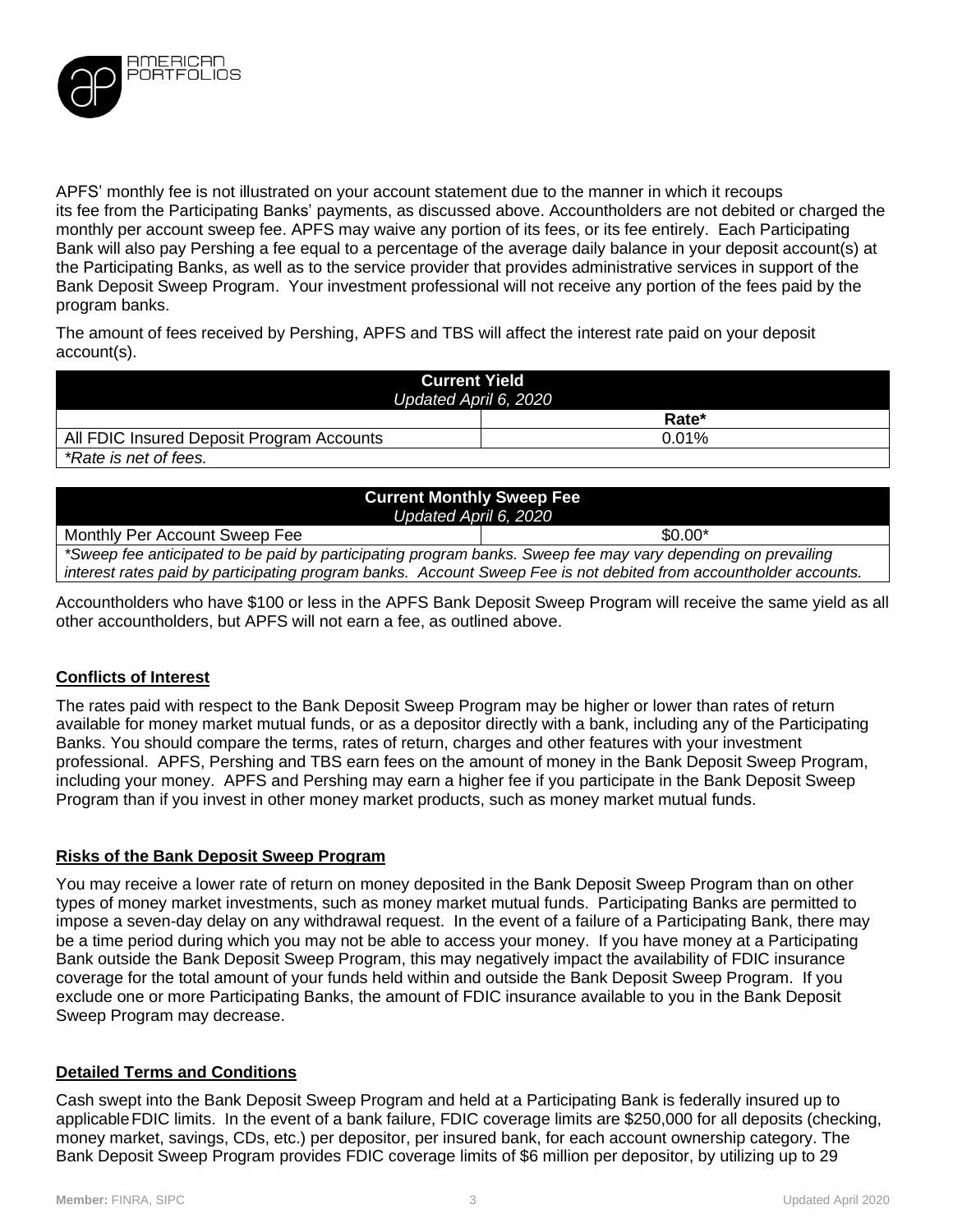

Participating Banks to which your deposits may be allocated. For example, if you had both a checking and a savings account in your individual name at the same Participating Bank, the combined balance of both accounts would be insured up to \$250,000. See www.fdic.gov for additional account category and coverage information.

FDIC insurance coverage is applicable to funds swept into the Bank Deposit Sweep Program, once it is deposited at the Participating Bank. While in transit from your Account to the Participating Banks, and from the Participating Banks to your Account, the funds pass through the intermediary bank used for the Bank Deposit Sweep Program, First National of Nebraska ("FNNI"). While at FNNI, such funds are also eligible for FDIC insurance, to the FDIC maximum per account type, when aggregated with any other deposits held by you in the same capacity at FNNI. It is possible that your funds in transit at FNNI will exceed the maximum amount of FDIC coverage available through FNNI as an individual bank; therefore, the amount that exceeds the amount may not be covered by FDIC insurance until such funds are remitted to Participating Banks.

Funds deposited in your Account will be swept to FNNI for allocation to Participating Banks. Until the sweep occurs, the funds will remain uninvested Free Credit Balances in your account. Because APFS is a member of SIPC, its customers' assets held at brokerage accounts are protected up to applicable SIPC limits, which provides coverage in the event a broker/dealer—such as APFS or Pershing—were to go out of business. Current SIPC limits are \$500,000 for securities and cash per customer, of which up to \$250,000 may be in cash (*i.e.*, Free Credit Balances). Pershing LLC provides coverage in excess of SIPC limits from certain underwriters in Lloyd's insurance market and other commercial insurers. The excess of SIPC coverage is valid through Feb. 10, 2021, for Pershing accounts. It provides the following protection for Pershing's global client assets:

- An aggregate loss limit of \$1 billion for eligible securities, over all client accounts.
- A per client loss limit of \$1.9 million for cash awaiting reinvestment, within the aggregate loss limit of \$1 billion.

Neither SIPC protection nor excess SIPC coverage provides protection against market losses. Once funds are swept into the Bank Deposit Sweep Program account, they are held at an FDIC member bank and, accordingly, they are protected by FDIC insurance. They are not covered by SIPC or by the excess coverage provided by Pershing. For additional information about SIPC coverage, visit [www.sipc.org.](http://www.sipc.org/)

Your uninvested cash will be swept into one or more Participating Banks in accordance with a nondiscretionary mathematical formula (algorithm). Generally, no more than \$250,000 (\$500,000 for joint accounts) will be swept into any one Participating Bank. It is, however, possible that your cash sweep deposit, combined with other deposits you make at a Participating Bank (directly or through an intermediary), could exceed the maximum amount of FDIC insurance available at an individual Participating Bank. Your periodic Account statement will provide you with which Participating Bank(s) maintain deposits with respect to the Bank Deposit Sweep Program position in your Account, as well as all deposits and withdrawal activity, opening and closing balances, interest earned and the detail of balances held at each Participating Bank.

You are solely responsible for monitoring the total amount and insurable capacity of deposits you have at each Participating Bank, directly or through an intermediary—both as a part of and outside of the Bank Deposit Sweep Program—in order for you to determine the extent of FDIC insurance coverage available to you on your deposits, including the balances held in the Bank Deposit Sweep Program. Pershing, APFS and your investment professional do not take any responsibility for any insured or uninsured portion of the balances you have at a Participating Bank within and outside the Bank Deposit Sweep Program.

You may instruct APFS not to deposit your funds in a particular Participating Bank. Any such instruction will result in any current deposit in that Participating Bank being withdrawn and deposited in another Participating Bank, and no new deposits will be made in the Participating Bank in which you instructed APFS not to sweep your funds. If the amount of your deposits exceeds the capacity of Participating Banks to provide deposit insurance, any excess funds will be swept into an account at FNNI with such excess not covered by FDIC Insurance or SIPC coverage.

If you have more than one account in the Bank Deposit Sweep Program with the same tax identification information, the funds in all such accounts are aggregated for the purpose of calculating the FDIC insurance available under the Bank Deposit Sweep Program.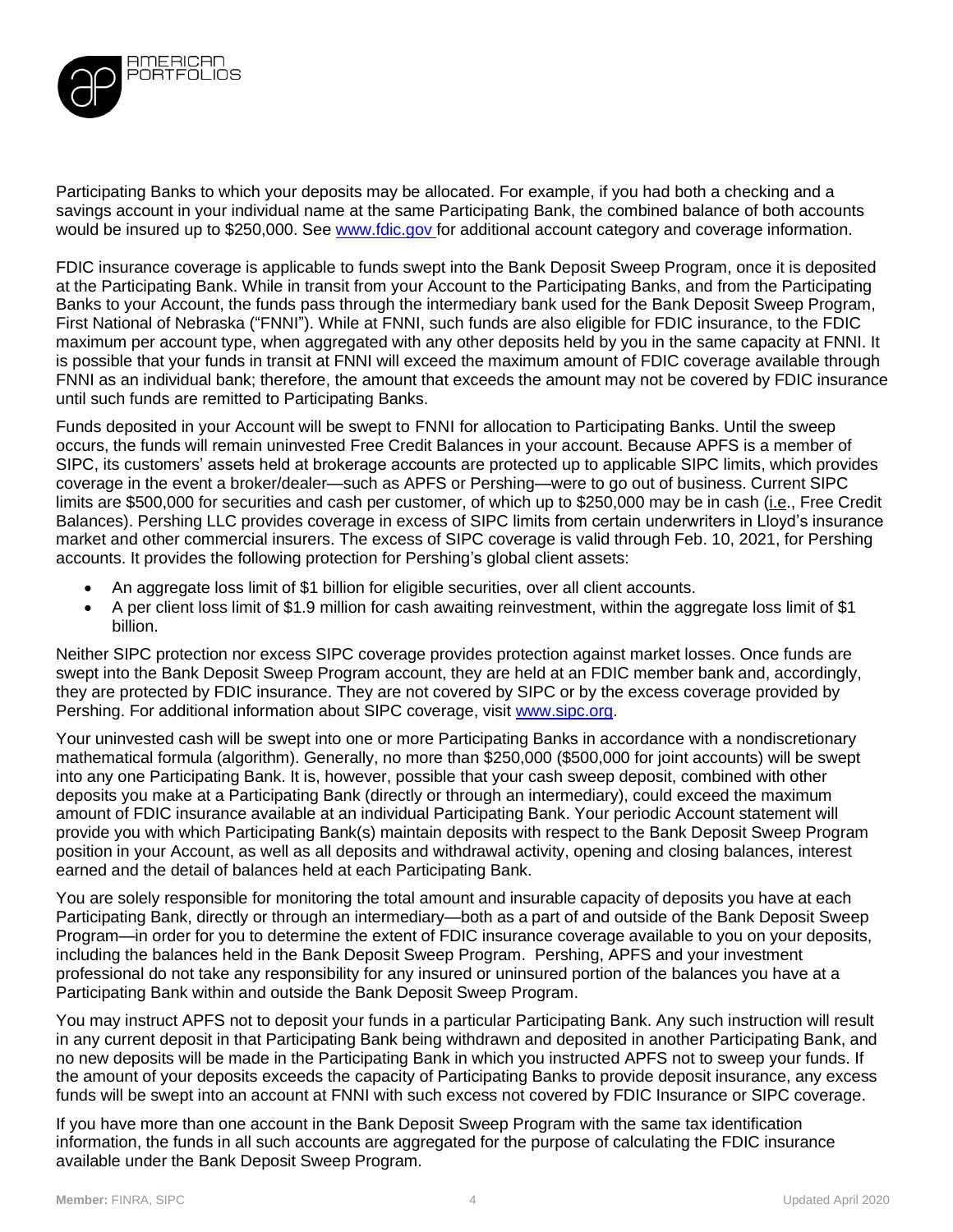

In the event that any Participating Bank rejects any additional deposits, withdraws entirely or is terminated from the Bank Deposit Sweep Program, such balances will be reallocated to another Participating Bank. You also may, outside of the Bank Deposit Sweep Program, establish a direct depository relationship with the Participating Bank, subject to the Participating Bank's rules with respect to maintaining accounts. If you establish such direct relationship, these applicable deposits will no longer be part of your brokerage account, and the FDIC insurance available to your Bank Deposit Sweep Program may be reduced if you do not instruct APFS to cease depositing your funds to that Participating Bank.

In the event FDIC insurance payments become necessary because a Participating Bank is placed in receivership, proceeds of such payments representing principal plus unpaid interest accrued up to the date of receivership will be made to you. There is no specific time period within which the FDIC must make insurance payments available, and neither APFS nor Pershing is under obligation to credit your account with funds in advance of payments received from the FDIC. Furthermore, you may be required to provide certain documentation to APFS or Pershing before FDIC insurance payments can be made. For example, if you hold deposits as trustee for the benefit of trust participants, you may be required to furnish affidavits and provide indemnities regarding an insurance payment.

Each deposit at a Participating Bank is a direct obligation of the Participating Bank and is not directly or indirectly an obligation of Pershing. Each Participating Bank is a separate FDIC-insured depository institution. You can obtain publicly available financial information for all Participating Banks via the FDIC's Web site at [www.fdic.gov;](http://www.fdic.gov/) by calling the FDIC's Division of Information and Research at 877.275.3342; or by contacting the FDIC's Division of Information and Research by writing to:

Federal Deposit Insurance Corporation Division of Information and Research 550 17th Street, N.W. Washington, D.C. 20429-9990

Neither Pershing nor APFS nor TBS guarantees the financial condition of any Participating Bank, or the accuracy of any publicly available information concerning a Participating Bank. Pershing, APFS and TBS are not responsible for any insured or uninsured portion of any deposits at a Participating Bank. You expressly give your consent to Pershing, TBS and their service providers to provide your customer account information to Participating Banks for purposes of your involvement in the Bank Deposit Sweep Program.

## **Changing, Adding Funds to, or Withdrawing Funds from your Bank Deposit Sweep Program Selection**

Subject to satisfaction of such participation criteria as APFS may from time to time establish, you may move your assets in the Bank Deposit Sweep Program selection at any time to a Free Credit by contacting your investment professional. Unless APFS otherwise agrees, if you request a change from the Bank Deposit Sweep Program to a Free Credit, you must transfer all of your funds in your prior option to a Free Credit.

**Adding Funds.** There is no minimum initial or minimum subsequent deposit amounts in Participating Banks.

**Withdrawing Funds.** You may access your funds in the Bank Deposit Sweep Program only through your Account. You cannot access or withdraw Bank Deposit Sweep Program funds directly from a Participating Bank.

When funds are needed to cover transactions or satisfy a debit in your brokerage account, Pershing will use the following sources in the order listed: (i) available Free Credit Balances, including money added to your Account but not yet swept to the Bank Deposit Sweep Program; (ii) balances available in the Bank Deposit Sweep Program; and (iii) if you have a margin account, any margin credit available. For more information about margin accounts, please contact your investment professional.

Withdrawals from the Bank Deposit Sweep Program will normally be made on the same business day the funds are needed in your Account. If there are insufficient funds in your position in the Bank Deposit Sweep Program to cover a debit in your Account, or if you otherwise fail to sufficiently fund your Account for the full amount of your daily debits, you have an obligation to fund the sum of the debits in your Account.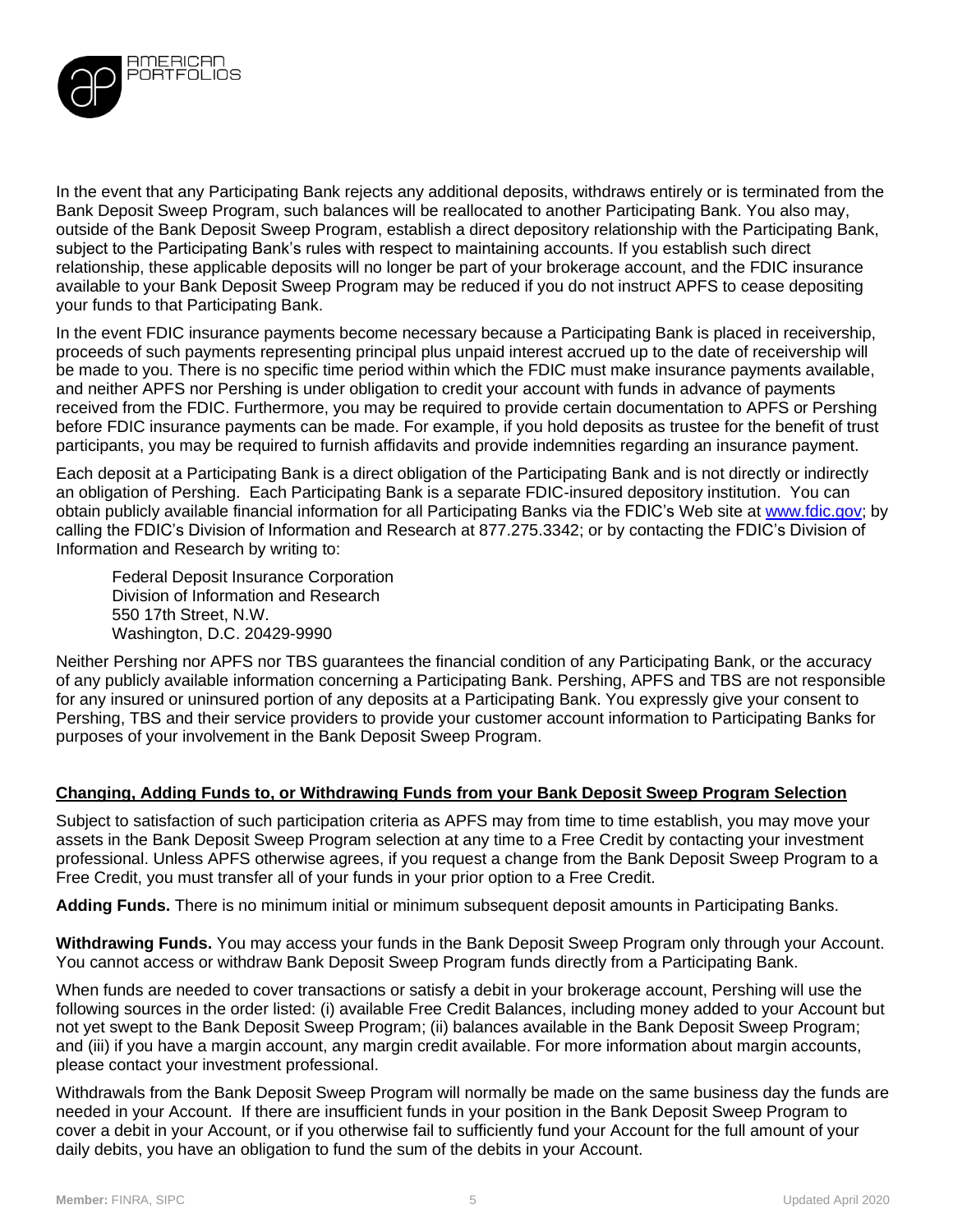

Balances in the Bank Deposit Sweep Program can be liquidated on your order and the proceeds returned to your brokerage account or to you. Federal banking regulations require each Participating Bank in the Bank Deposit Sweep Program to reserve the right to require seven (7) calendar days prior notice before permitting a withdrawal of any deposit.

**Fees.** No direct fees will be assessed to your account or deducted from your specified rate of return on the Bank Deposit Sweep Program. Instead, we may receive compensation from the Participating Banks and/or their respective affiliates, as described in more detail above.

## **Free Credit Balances Option**

**Free Credit Balances.** If you determine not to sweep your uninvested cash into the Bank Deposit Sweep Program option, APFS will hold uninvested cash in your account in the form of a Free Credit Balance. Free Credit Balances generally include the cash in your account held for investment, minus certain items such as purchase transactions due to settle within a specified time period, other charges to your account and credit balances that are designated as collateral for your obligations. Free Credit Balances are payable to you upon demand. APFS will not use your Free Credit Balances to fund its business operations, as permitted by law; furthermore, APFS will not receive income from accountholder Free Credit Balances. Pershing may, but is under no obligation to, pay interest to you with respect to your Free Credit Balances. At this time, free credit balances do not pay accountholders an interest rate.

Current SIPC limits are \$500,000 for securities and cash per customer, of which up to \$250,000 may be in cash (i.e., Free Credit Balances). Pershing provides coverage in excess of SIPC limits from certain underwriters in Lloyd's insurance market and other commercial insurers. The excess of SIPC coverage is valid through Feb. 10, 2021, for Pershing accounts. It provides the following protection for Pershing's global client assets:

- An aggregate loss limit of \$1 billion for eligible securities, over all client accounts.
- A per client loss limit of \$1.9 million for cash awaiting reinvestment, within the aggregate loss limit of \$1 billion.

Neither SIPC protection nor excess SIPC coverage provides protection against market losses. Once funds are swept into the Bank Deposit Sweep Program, they are held at one or more FDIC member banks and, accordingly, they are protected by FDIC insurance. Balances in the Bank Deposit Sweep Program are not covered by SIPC or by Lloyds. For additional information about SIPC coverage, visit [www.sipc.org.](http://www.sipc.org/)

## **FDIC Insurance Coverage—General Information**

If your Bank Deposit Sweep Program balance or other deposits at a Participating Bank are assumed by another depository institution pursuant to a merger or consolidation, such deposits will continue to be separately insured from the deposits that you might have established with the acquirer until (i) the maturity date of any time deposits that were assumed, or (ii) with respect to deposits that are not time deposits, the expiration of a six-month period from the date of the acquisition. Thereafter, any assumed deposits will be aggregated with your existing deposits with the acquirer held in the same capacity for purposes of federal deposit insurance. Any deposit opened at the Participating Bank after the acquisition will be aggregated with deposits established with the acquirer for purposes of federal deposit insurance.

The application of the FDIC insurance limit is illustrated by several common factual situations discussed below. Please review the section titled "Retirement Plans and Accounts" for the application of the FDIC insurance limit.

**Individual Customer Accounts.** Deposits of any one Participating Bank held by an individual in an account in the name of an agent or nominee of such individual (such as the Deposit Accounts held at APFS with custody through Pershing) or held by a custodian (for example, under the Uniform Gifts to Minors Act or the Uniform Transfers to Minors Act) are not treated as owned by the agent, nominee or custodian; rather, they are added to other deposits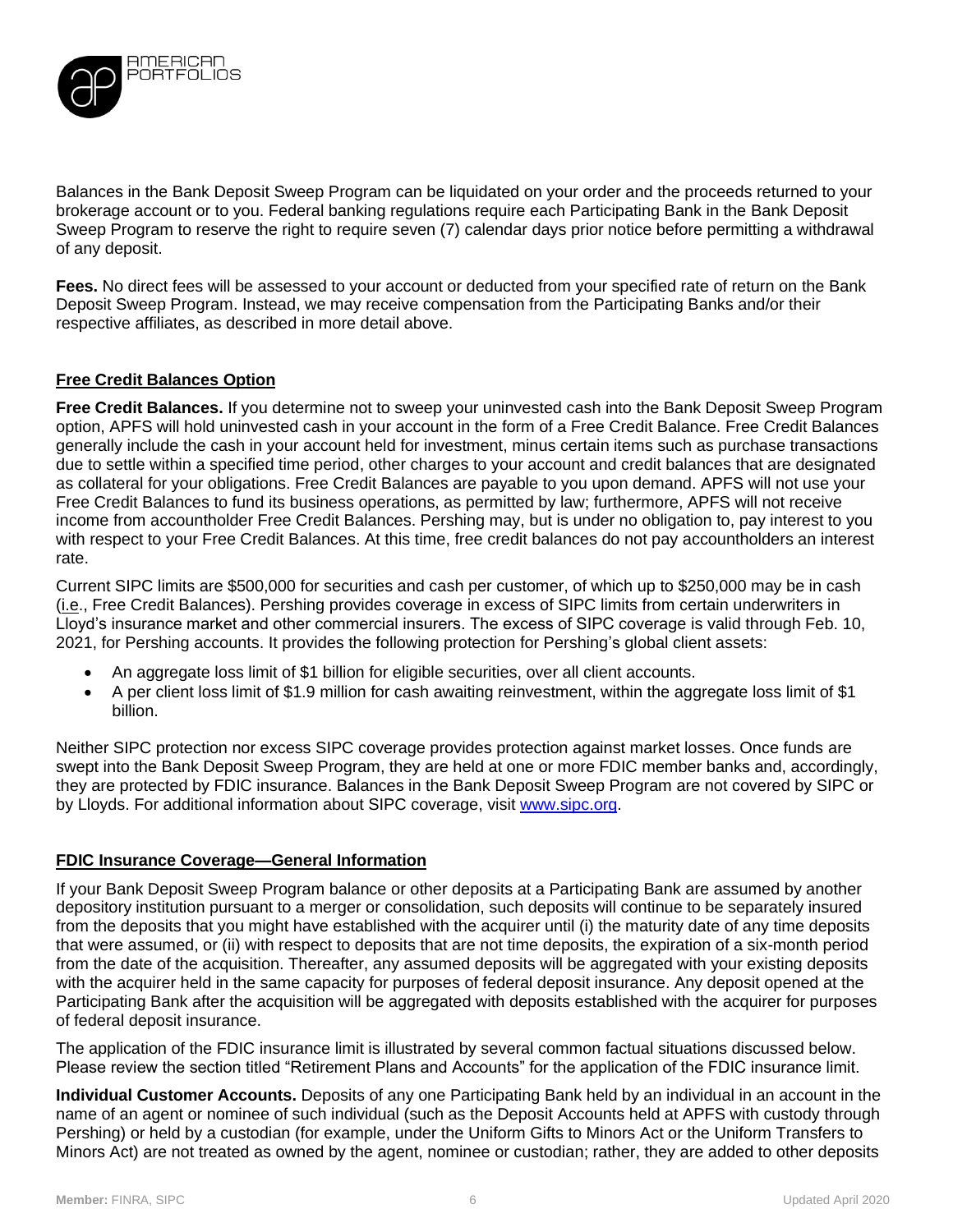

of such individual held in the same insurable capacity (including funds held in a sole proprietorship) and are insured up to \$250,000 in the aggregate. Deposits held through a qualified tuition savings program (529 Plan) will be insured as deposits of the participant and aggregated with other deposits of the participant if the arrangement and the name of the participant are identified on APFS' and Pershing's account records.

**Joint Accounts.** An individual's interest in deposits of any one Participating Bank held under any form of joint ownership valid under applicable state law may be insured up to \$250,000 in the aggregate, separately and in addition to the \$250,000 allowed on other deposits individually owned by any of the co-owners of such accounts ("Joint Account"). For example, a Joint Account owned by two persons would be eligible for insurance coverage of up to \$500,000—\$250,000 for each person—subject to aggregation with each owner's interests in other Joint Accounts at the same Participating Bank. Joint Accounts will be insured separately from individually-owned accounts only if each of the co-owners is an individual person and has a right of withdrawal on the same basis as the other co-owners.

**Revocable Trust Accounts.** Deposits of any one Participating Bank held in a "revocable trust" are generally insured up to \$250,000 per beneficiary if the beneficiary is a natural person, charity or other non-profit organization. There are two types of revocable trusts recognized by the FDIC.

Informal revocable trusts include accounts in which the owner evidences an intent that at his or her death the funds shall belong to one or more specified beneficiaries. These trusts may be referred to as a "Totten trust" account, "payable upon death" account or "transfer on death" account. Each beneficiary must be included in APFS' and Pershing's account records.

Formal revocable trusts are written trust arrangements in which the owner retains ownership and control of the assets and designation of beneficiaries during his or her lifetime. The trusts may be referred to as "living" or "family" trusts. The beneficiaries of a formal revocable trust do not need to be included in APFS' and Pershing's account records.

Under FDIC rules, if a revocable trust has five or fewer beneficiaries, FDIC coverage will be up to \$250,000 per beneficiary, multiplied by the number of beneficiaries, regardless of the proportional interests of each beneficiary in the revocable trust. If the trust has more than \$1.25 million in deposits of any one Participating Bank and has six or more beneficiaries, the funds will be insured for the greater of \$1.25 million, or the aggregate amount of all beneficiaries' proportional interests, limited to \$250,000 per beneficiary.

Deposits in all revocable trusts of the same owner—informal and formal—at the same Participating Bank will be aggregated for insurance purposes. A revocable trust established by two owners where the owners are the sole beneficiaries will be treated as a Joint Account under applicable rules and will be aggregated with other Joint Accounts.

**Irrevocable Trust Accounts.** Deposits of any one Participating Bank held pursuant to one or more irrevocable trust agreements created by the same grantor—as determined under applicable state law—will be insured for up to \$250,000 for the interest of each beneficiary, provided that the beneficiary's interest in the account is noncontingent (i.e., capable of determination without evaluation of contingencies). According to the FDIC, Coverdell Education Savings Accounts will be treated as irrevocable trust accounts for deposit insurance purposes. The deposit insurance of each beneficiary's interest is separate from the coverage provided for other accounts maintained by the beneficiary, the grantor, the trustee or other beneficiaries. The interest of a beneficiary in irrevocable trust accounts at a Participating Bank created by the same grantor will be aggregated and insured up to \$250,000.

**Medical Savings Accounts.** Deposits of any one Participating Bank held in a Medical Savings Account, sometimes referred to as an Archer Medical Savings Account, will be eligible for deposit insurance as either an individual account, a revocable trust account or an employee benefit plan. You may wish to consult with your attorney or the FDIC to determine the available deposit insurance coverage.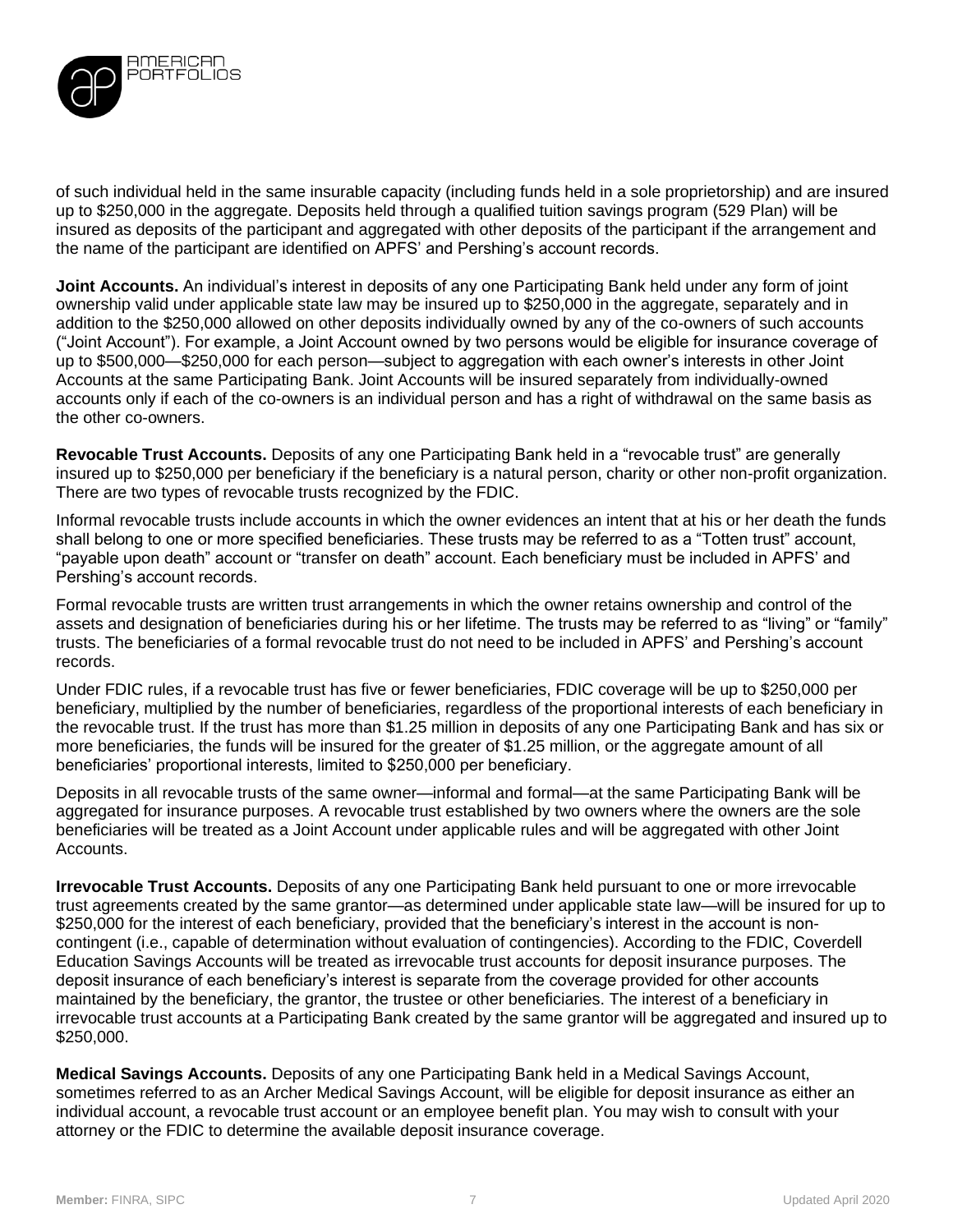

**Retirement Plans and Accounts.** Generally, if you have deposits of any one Participating Bank that are held through one or more retirement plans and accounts, the amount of deposit insurance you will be eligible for including whether the deposits held by the plan or account will be considered separately or aggregated with the deposits of the same Participating Bank held by other plans or accounts—will vary depending on the type of plan or account. It is therefore important to understand the type of plan or account holding the deposits. The following sections generally discuss the rules that apply to deposits of retirement plans and accounts.

**Individual Retirement Accounts ("IRAs").** Deposits of any one Participating Bank held in an IRA will be insured up to \$250,000 in the aggregate. However, the deposits of any one Participating Bank acquired by an IRA will be aggregated with the deposits of the same Participating Bank held by certain employee benefit plans in which the owner of the IRA has an interest. Thus, the owner of an IRA will only be eligible for insurance of \$250,000 for deposits at any one Participating Bank held in plans and accounts that are subject to aggregation. See the section below titled "Aggregation of Retirement Plan and Account Deposits."

**Pass-Through Deposit Insurance for Employee Benefit Plan Deposits.** Subject to the limitations discussed below, under FDIC regulations an individual's non-contingent interests in the deposits of any one Participating Bank held by many types of plans are eligible for insurance up to \$250,000 on a pass-through basis. This means that instead of an employee benefit plan's deposits at any one Participating Bank being entitled to only \$250,000 in total per Participating Bank, each participant in the employee benefit plan is entitled to insurance of his or her noncontingent interest in the employee benefit plan's deposits of up to \$250,000 per Participating Bank (subject to the aggregation of the participant's interests in different plans, as discussed below). The pass-through insurance provided to an individual as an employee benefit plan participant is separate from the FDIC insurance limit allowed on other deposits held by an individual in different insurable capacities with the Participating Bank.

The types of plans for which deposits may receive pass-through treatment are employee benefit plans, as defined in Section 3(3) of the Employee Retirement Income Security Act (ERISA)—including Keogh plans, whether or not they are technically "employee benefit plans" under ERISA—and eligible deferred compensation plans described in Section 457 of the Internal Revenue Code of 1986. For purposes of Section 3(3) of ERISA, employee benefit plans are broadly defined to include most employee benefit plans, including most defined benefit plans and most defined contribution plans.

A deposit of any one Participating Bank held by an employee benefit plan that is eligible for pass-through insurance is not insured for an amount equal to the number of plan participants multiplied by \$250,000. For example, an employee benefit plan owns \$500,000 in deposits at one Participating Bank and the participants are eligible for up to \$250,000 per plan beneficiary. The employee benefit plan has two participants, one with a non-contingent interest of \$425,000 and one with a non-contingent interest of \$75,000. In this case, the employee benefit plan's deposits would be insured up to only \$325,000; the individual with the \$425,000 interest would be insured up to the \$250,000 limit and the individual with the \$75,000 interest would be insured up to the full value of such interest.

The contingent interests of employees in an employee benefit plan and overfunded amounts attributed to any employee benefit plan are not insured on a pass-through basis. Contingent interests of employees in an employee benefit plan deposit are interests that are not capable of evaluation in accordance with FDIC rules, and are aggregated and insured up to \$250,000 per Participating Bank. Similarly, overfunded amounts are insured, in the aggregate for all participants, up to \$250,000 separately from the insurance provided for any other funds owned by or attributable to the employer or an employee benefit plan participant.

**Aggregation of Retirement Plan and Account Deposits.** Under FDIC regulations, an individual's interests in plans maintained by the same employer or employee organization (e.g., a union) which are holding deposits of the same Participating Bank will be insured up to \$250,000 in the aggregate. In addition, under FDIC regulations, an individual's interest in the deposits of one Participating Bank held by (i) IRAs, (ii) Section 457 Plans, (iii) selfdirected Keogh Plans and (iv) self-directed defined contribution plans that are acquired by these plans and accounts will be insured up to \$250,000 in the aggregate whether or not maintained by the same employer or employee organization.